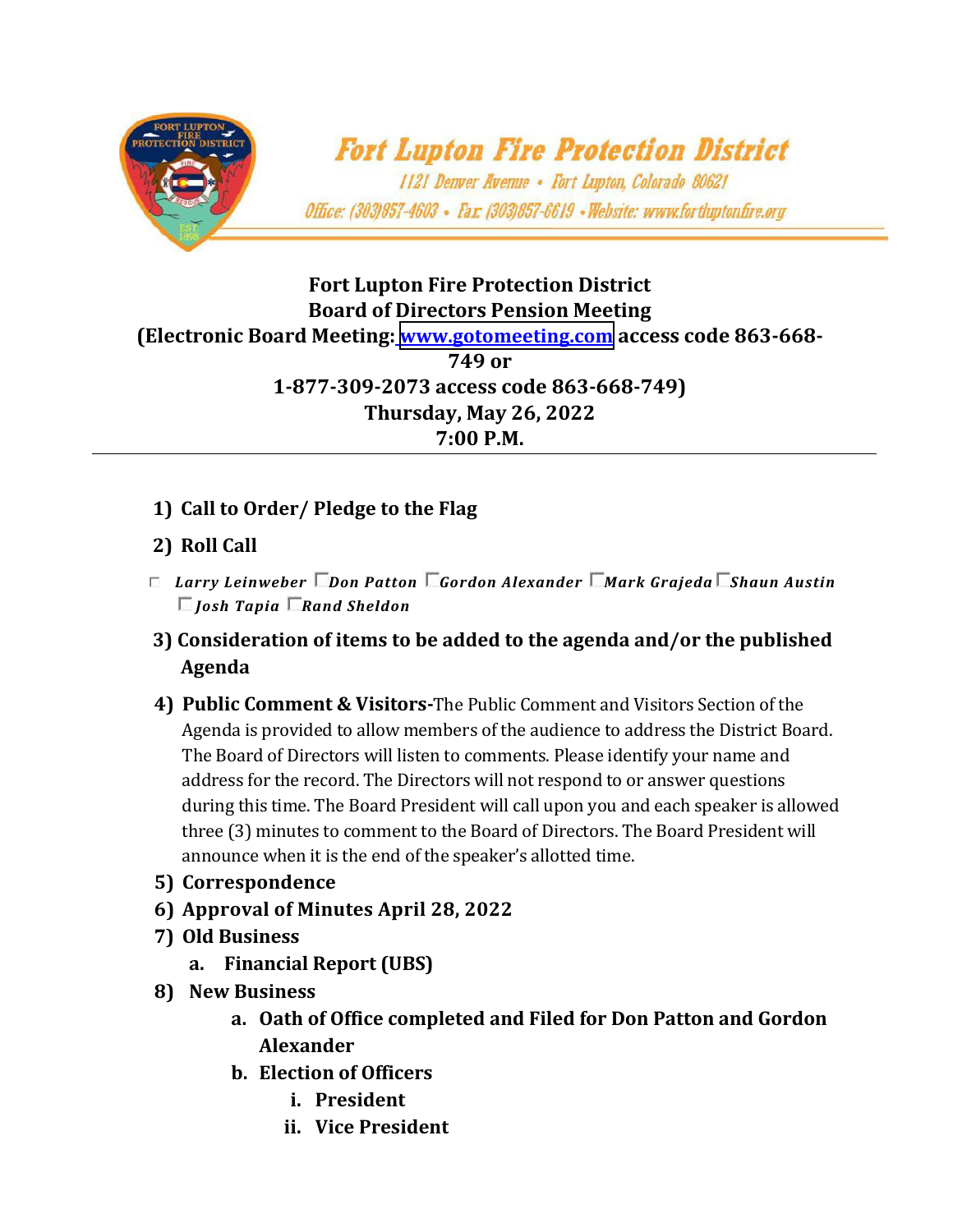**iii. Treasurer**

- **c. Appointment of Secretary to the Board of Directors and Contact Person**
- **9) Adjournment**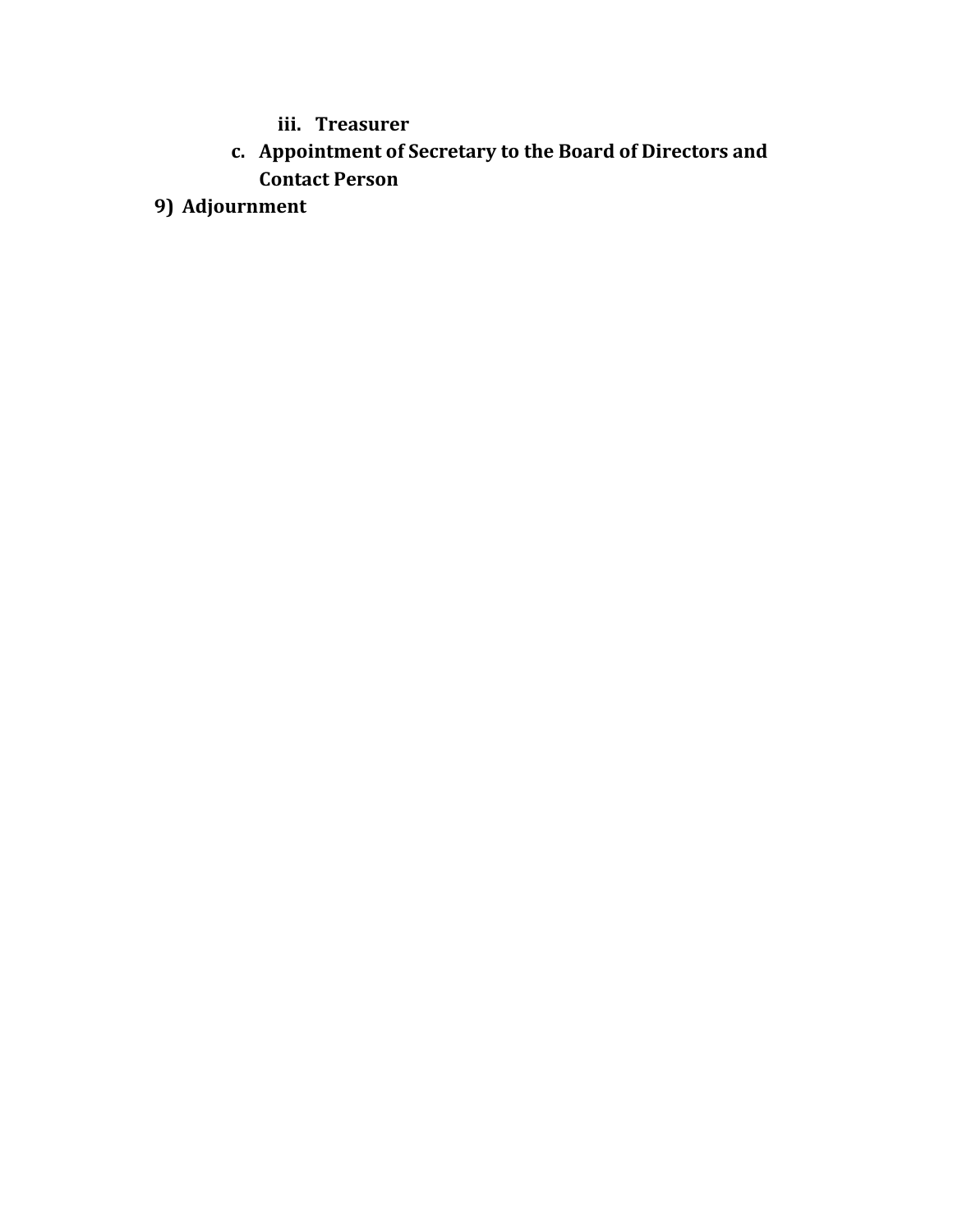

## **Fort Lupton Fire Protection District Board of Directors District Meeting (Electronic Board Meeting: [www.gotomeeting.com](https://www.gotomeet.me/FtLuptonFire/pension-and-district-board-meeting-room) access code 863-668- 749 or 1-877-309-2073 access code 863-668-749) Thursday, May 26, 2022 7:00 P.M.**

- **1) Call to Order/ Pledge to the Flag**
- **2) Roll Call**

☐Larry Leinweber ☐Don Patton ☐Gordon Alexander ☐Mark Grajeda ☐Shaun Austin

- **3) Consideration of items to be added to the agenda and/or the published Agenda**
- **4) Public Comment & Visitors-**The Public Comment and Visitors Section of the Agenda is provided to allow members of the audience to address the District Board. The Board of Directors will listen to comments. Please identify your name and address for the record. The Directors will not respond to or answer questions during this time. The Board President will call upon you and each speaker is allowed three (3) minutes to comment to the Board of Directors. The Board President will announce when it is the end of the speaker's allotted time.
- **5) Correspondence**
- **6) Approval of Minutes: District Meeting April 28, 2022**
- **7) Ratification of Bills for April, 2022**
- **8) Old Business**
	- **a) COVID-19 Pandemic Report**
- **9) New Business** 
	- **a) Oath of Office completed and Filed, for Don Patton & Gordon Alexander**
	- **b) Ratification of Election of Officers (From Pension Board Meeting)**
		- **i) President**
		- **ii) Vice President**
		- **iii)Treasurer**